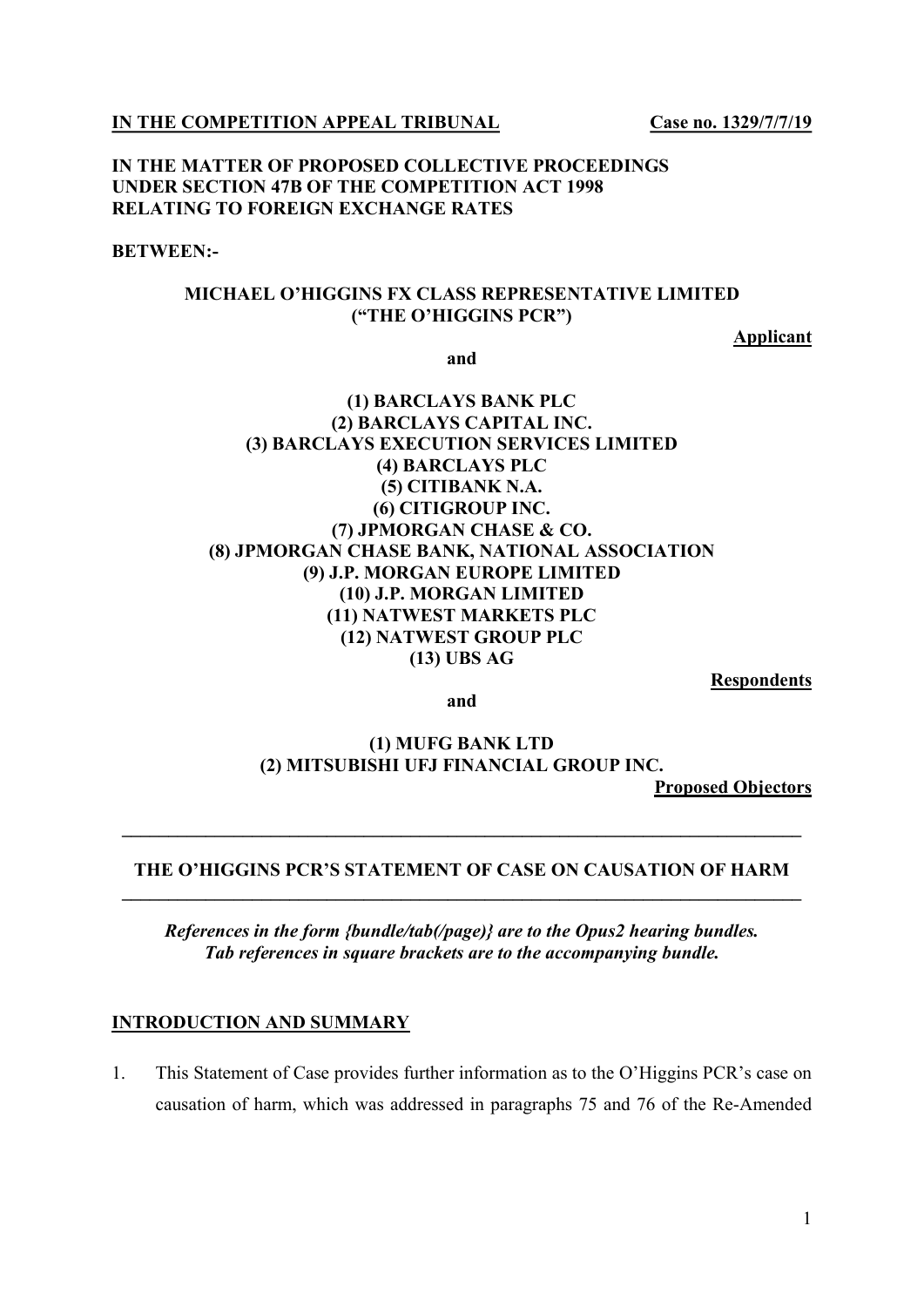Collective Proceedings Claim Form<sup>1</sup> by reference to the expert reports of Professor Breedon and Professor Bernheim annexed thereto. It responds to observations of the Tribunal at the hearing on 12-16 July 2021, as distilled in the Tribunal's letter to the parties dated 20 July 2021. For the avoidance of doubt, this document is intended to summarise and clarify, and not to replace, the O'Higgins PCR's case on causation of harm as contained in: the original Breedon and Bernheim Reports; the two supplemental Breedon and Bernheim Reports; the explanations provided by Professor Bernheim at the teach-in; the oral evidence of Professors Breedon and Bernheim at the certification hearing; the O'Higgins PCR's skeleton argument; the O'Higgins PCR's neutral statement on the merits; and the oral submissions at the certification hearing (including those relating to the principles set out by Supreme Court in its judgment in Merricks v. *Mastercard* [2021] Bus LR 25<sup>2</sup>).

- 2. In the course of the hearing, the Tribunal requested a "straightforward articulation" of the theory of harm.<sup>3</sup> The Tribunal also requested examples of academic articles supporting the underlying concepts that give rise to the O'Higgins PCR's case on causation.<sup>4</sup> References to academic articles are contained in the Statement of Case below, including by way of footnotes. Electronic copies of the academic articles and book extracts referred to are provided together with this Statement of Case.
- 3. In summary on causation of harm:
	- (1) The "nearly daily communications", the "extensive, recurrent and reciprocal" exchange of commercially sensitive information and the coordinated trading between the participant dealers, as described in the Commission Decisions and as summarised in paragraph 58 of the Re-Amended Collective Proceedings Claim Form,<sup>5</sup> gave rise to informational advantages to participating dealers (the cartel members).
	- (2) Information asymmetry arises in FX trading when some dealers have superior information, which gives them an advantage over less-informed counterparties. A

<sup>1</sup> {MOH-A/0/53-54}.

<sup>2</sup> {AUTH/34}.

<sup>3</sup>  ${T4/113/15}$  - {T4/114/4}.

<sup>4</sup>  ${T4/119/10-14}$ .

<sup>5</sup>  ${MOH-A/0/40-46}$ .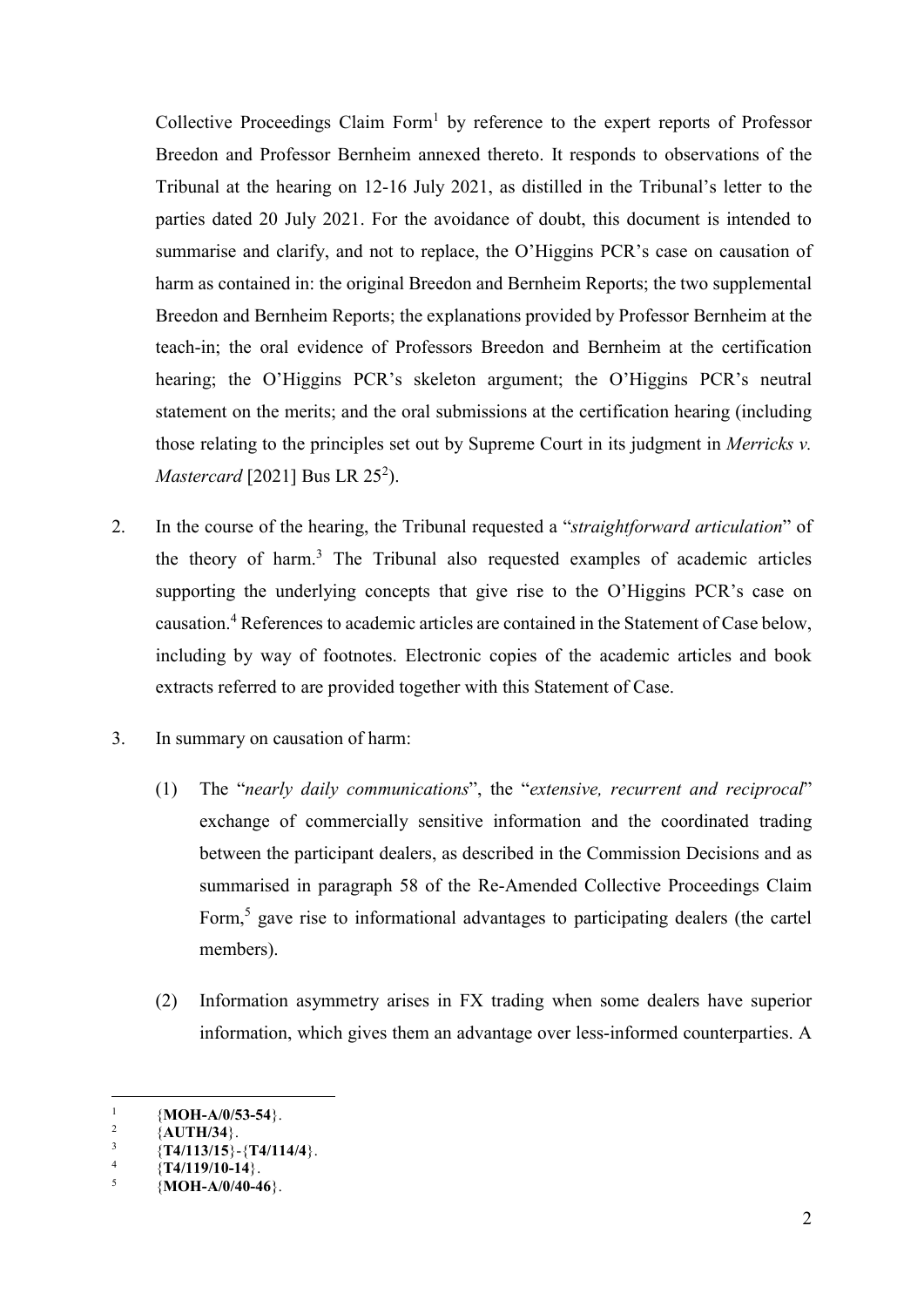dealer in the FX market incurs 'adverse selection costs' when the dealer trades with a counterparty that is better informed about the factors affecting that trade than the dealer. The conduct of cartel participants is likely to have materially increased the information advantage of cartel dealers and therefore the adverse selection risk that rival (non-cartelist) dealers faced in the inter-dealer segment of the market. This increased adverse selection risk in the inter-dealer segment amounted to an additional cost to rival (non-cartelist) dealers.

- (3) An increase in cost actual and anticipated to rival (non-cartelist) dealers trading in the inter-dealer segment is likely to have led to higher prices charged by the rival dealers in the dealer-to-customer segment. This increase in price would have taken the form of wider bid-ask effective spreads charged to their customers.
- (4) As rival dealers widened their spreads, the competitive pressure on cartel dealers would have been reduced, allowing them safely to widen their own spreads. Such spread widening by the cartel members is likely also to have been further facilitated by the exchanges of information, and coordination, on spreads between the cartel dealers themselves, as recorded in the Commission Decisions.<sup>6</sup>
- (5) By virtue of having better information pertaining to upcoming price movements and by reason of their coordinated trading, the cartel members are also likely to have increased their profits (and caused harm to their customers) by manipulating the mid-point at which their customers traded. In particular, the Commission Decisions strongly suggest that the cartel dealers "occasionally" succeeded in manipulating the market mid-point through coordinated trading, particularly in connection with benchmark fixes. This manipulation will have affected the price before the relevant trade leading to a larger than usual post-trade movement. This

 $\frac{1}{6}$  The O'Higgins PCR does not currently emphasise mechanisms that involve coordination concerning spread sizes as the principal causal mechanism because the Commission Decisions provide insufficient information concerning the nature of the anticompetitive conduct. A thorough examination of the Commission case file and the relevant chat extracts underlying the Commission Decisions (as will be made available on disclosure post-certification) and analysis of spreads may reveal such coordination. Nevertheless, as explained in evidence and submissions (and below) the O'Higgins PCR considers that coordination regarding spreads was likely to have been a contributory factor to the reaction of the cartelist dealers.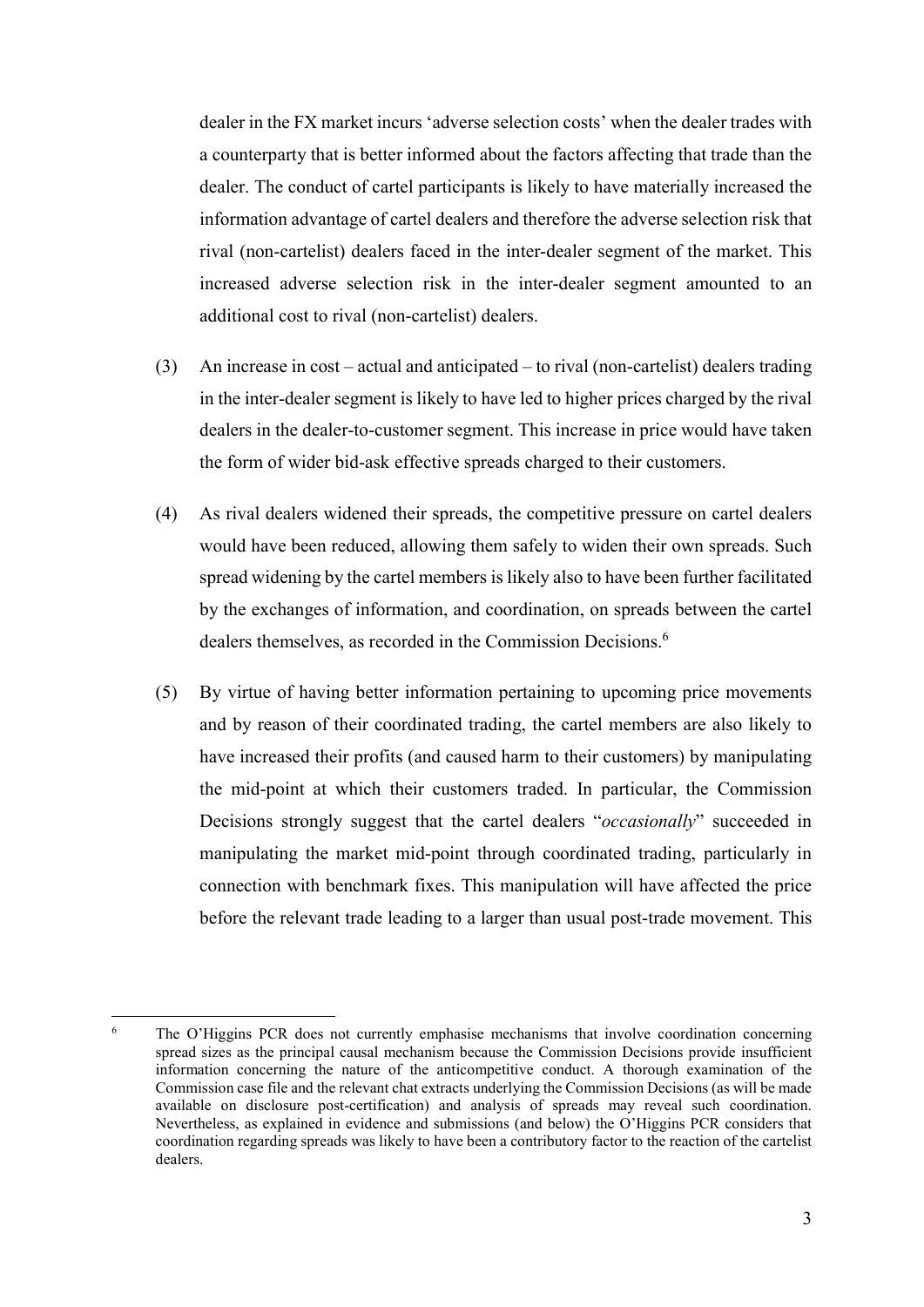change in the post-trade price movement will likely be reflected in larger realised spreads in the cartel period.

- (6) The aforesaid causal hypotheses can be empirically tested (and, if certification is granted, will be tested) by comparing the effective spreads and realised spreads during the cartel period with, respectively, the effective spreads and realised spreads during a 'clean' (non-cartel) period using regression analysis.
- 4. The O'Higgins PCR's case on how the cartel conduct caused harm to the members of the Proposed Class is set out in detail below.<sup>7</sup>

## THE SERVICE IN QUESTION

- 5. Dealers provide foreign exchange ("FX") transaction or market-making services. The bid-ask spread is the price of the service. In particular:
	- (1) FX dealers on voice and single-bank platforms ("SBPs") provide the market with liquidity by offering to purchase FX at a "*bid*" price or sell it at an "*ask*" price.
	- (2) FX dealers thereby provide a market-making transaction service. The price of the FX market-making service is embedded in the gap between the bid and the ask (also known as the "*spread*"), or alternatively between the bid or ask and the market mid-point, also known as the "half-spread".<sup>8</sup>
	- (3) When the market mid-point is measured at the same point in time as the transaction, this is the "*effective half-spread*".<sup>9</sup> It is a measure of the dealer's gross revenue and the price paid by the customer.
	- (4) When the market mid-point is measured shortly after the transaction, this is the "realised half-spread".<sup>10</sup> It is a measure of the dealer's net revenue which adjusts for systematic price movements that occur immediately after a trade. Under normal competitive conditions, the post-trade price movement tends to reduce the dealer's total revenue from market making. However, for a dealer who trades on superior

<sup>7</sup> The O'Higgins PCR reserves the right to amend and/or refine its case following disclosure and analysis of the Respondents' evidence. The Respondents have provided no evidence to date.

<sup>8</sup> Bernheim 1, paras. 25-26 {MOH-H/0/11}.

<sup>9</sup>  $Breeton 1, para. 6.13(c) {MOH-B/0/57}.$ 

Breedon 1, para.  $6.18(b)$  {MOH-B/0/58}.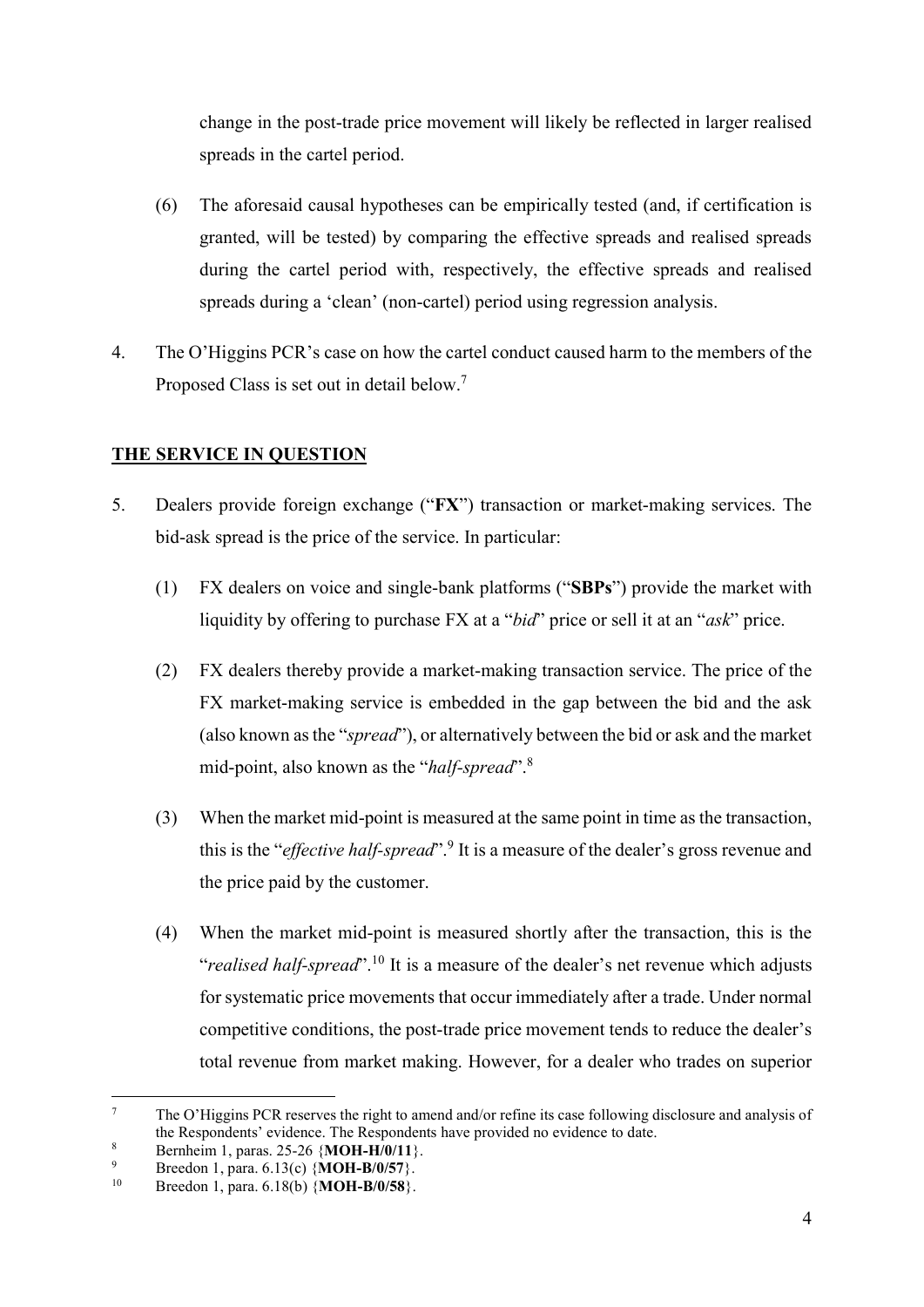information, the post-trade price movement can increase total revenue from market making.

# TWO SEGMENTS OF THE MARKET: CUSTOMER-DEALER AND INTER-DEALER

- 6. There are two interconnected segments of the FX market: (a) the customer-dealer segment; and (b) the inter-dealer segment. In particular:
	- (1) Most customers of FX transaction services trade in the customer-dealer segment, where the dealer acts as a market maker offering customers bid and ask prices that the customer can either accept or reject. Trading in the customer-dealer segment at the relevant time occurred primarily through voice and SBPs.
	- (2) The dealers themselves, on the other hand, typically trade with one another in the inter-dealer segment. The purpose of dealers trading on the inter-dealer segment is typically either: (a) to 'lay off' customer trades as required in light of the rest of the dealer's inventory (i.e. to execute a trade that transfers the risk passed to them by a customer trade and/or to lay off or recoup FX inventory spent by reason of such a trade); or (b) to trade on their own account (i.e. to take a speculative position in a currency). Trading in the inter-dealer segment occurs through a number of routes, including electronic platforms such as EBS and Reuters (now Refinitiv) where the trading counterparty is typically anonymous at the time of the transaction.<sup>11</sup>
	- (3) When a dealer accesses the inter-dealer segment to transfer risk/inventories acquired from customer trades, this entails transaction costs, including exposure to adverse selection risk (described below). These transaction costs form an important component of the dealer's costs of doing business with customers as a market maker. Accordingly, prices in the inter-dealer segment are in practice a reference point for pricing in the dealer-to-customer segment.

 $11$ Breedon 1, paras. 2.15-2.16 {MOH-B/0/21-22}.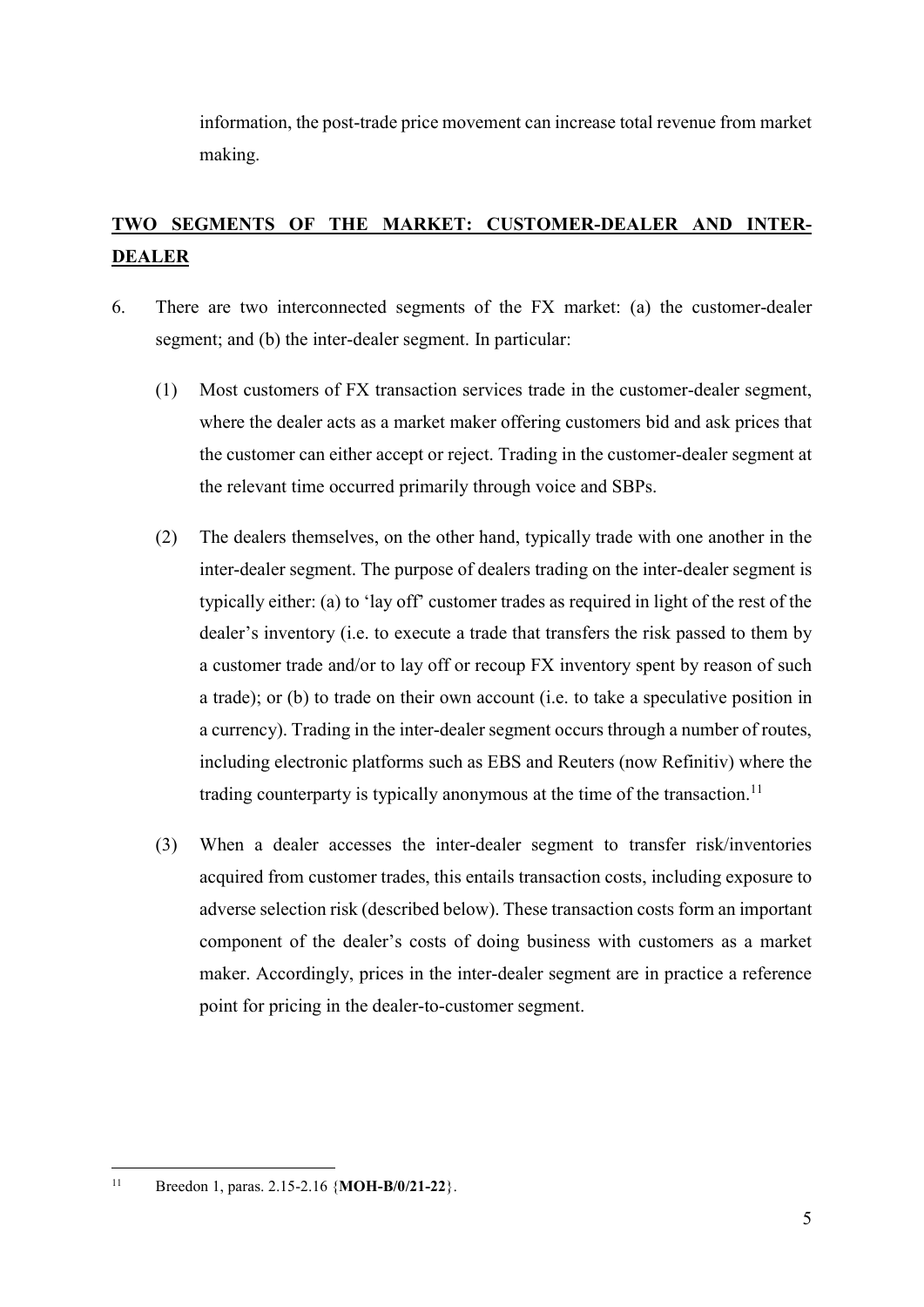## COMPETITIVE STRUCTURE OF THE MARKET

- 7. The FX market is imperfectly competitive.
- 8. A perfectly competitive market is defined by the presence of four conditions: (1) complete information (i.e. buyers and sellers have full access to all information relevant to their production and consumption decisions); (2) a homogeneous product or service; (3) inability of any buyer or seller to affect the market price and the infinitely elastic demand curve facing an individual seller; and (4) free entry.<sup>12</sup> These conditions do not characterise the FX market. In particular:
	- (1) The FX market is not characterised by complete information as between either buyers or sellers. On the contrary, as explained below, an important feature of the market is the presence of asymmetric information amongst FX dealers.<sup>13</sup>
	- (2) Whilst any particular currency is a homogeneous product (in the sense that, for example, one US dollar is perfectly substitutable for any other US dollar), FX transaction services are not homogeneous. For example, FX transaction services differ across voice and electronic trading, as well as between SBPs and multi-bank platforms. Some regional dealers specialise in particular currency pairs while some global banks make markets for almost all currency pairs. Trading with dealers who differ with respect to their ability to predict upcoming FX movements carries different risks and benefits.
	- (3) During the cartel period, the FX market was relatively concentrated. The worldwide market share of the six cartelist banks totalled approximately 43-47% during the relevant period, with a limited number of other banks amounting to a further 40%.<sup>14</sup> Accordingly, as stated in the Re-Amended Collective Proceedings

 $12$ 'Glossary of Industrial Organisation Economics and Competition Law', compiled by R. S. Khemani and D. M. Shapiro, commissioned by the Directorate for Financial, Fiscal and Enterprise Affairs, OECD, 1993, p. 66. Available at https://www.oecd.org/regreform/sectors/2376087.pdf.

<sup>&</sup>lt;sup>13</sup> On market opacity, see Re-Amended Collective Proceedings Claim Form para. 29(2) {MOH-A/0/14}. As Professor Breedon pointed out in oral evidence, opacity was a problem for contemporaneous market participants, but is not now for the experts when attempting to calculate damages, owing to the underlying transaction data to which they will have access: see {T2/152-158}, as relevantly extracted in the note prepared by the O'Higgins PCR at {AB/22/12-13}.

<sup>&</sup>lt;sup>14</sup> Breedon 1, paras. 2.19-2.22 {MOH-B/0/22-23}. See the Euromoney market share surveys at {MOH-B/7}. In this regard, it cannot be assumed that other non-cartelist dealers such as Deutsche Bank were competing vigorously with the cartelists, contrary to the Respondents' submissions (see, e.g., the Respondents'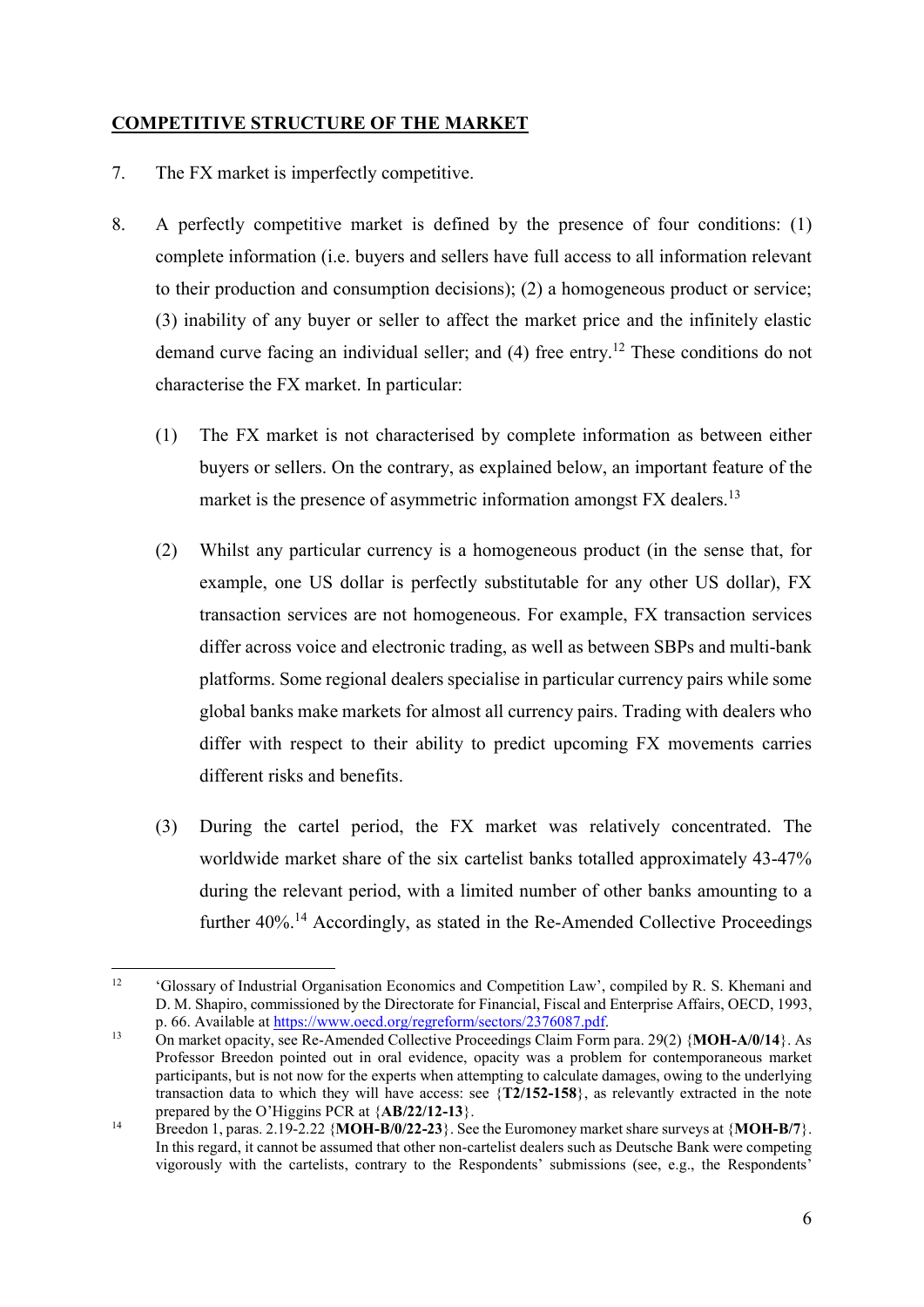Claim Form, "the addressees of the Settlement Decisions collectively had, throughout the Relevant Period, significant market power",<sup>15</sup> and the market was significantly more concentrated than a market characterised by perfect competition.

(4) Entry into the FX market entails significant costs. In particular, large FX dealing institutions operate with geographically distributed trading desks across Asia, Europe, and North America. Banking regulation in many countries also mandates FX dealers to obtain a licence, which usually requires a significant upfront expense. Additional barriers to entry include the capital necessary to act as a primary market maker in major currency pairs and the relationships with large asset managers, corporates, regional banks, leveraged money and sovereign wealth funds that must be cultivated to maintain a place in league tables.

## INFORMATION ASYMMETRY AND ADVERSE SELECTION IN THE INTER-DEALER SEGMENT OF THE FX MARKET

- 9. Potential trading partners decide what and when to buy and what and when to sell based on the information they possess. Information asymmetry arises when some traders have superior information, which gives them an advantage over less-informed traders. This general phenomenon is termed 'adverse selection'.<sup>16</sup> In the context of the present market, having information concerning likely future movements in the price of a traded asset (here FX) helps the more informed trading party to profit at the expense of the less informed trading party by avoiding the risk of buying the asset just before its price falls, or selling the asset just before its price rises.
- 10. The costs associated with asymmetric information and adverse selection account for a substantial portion of bid-ask spreads in the FX market, including in the inter-dealer

skeleton argument at para. 111(b)  ${AB/5/42}$ : see the table of regulatory decisions involving nonaddressee banks at {MOH-A/3/1-2}.

<sup>&</sup>lt;sup>15</sup> Re-Amended Collective Proceedings Claim Form para. 29(1)  $\{MOH-A/0/14\}$ .

Bernheim 1, para. 41  $\{MOH-H/0/15\}$ . For the explanation of adverse selection at the teach-in, see transcript at {T0/61/18}-{T0/64/1}. See further, e.g., B. Douglas Bernheim and Michael D. Whinston, 'Microeconomics', 2nd ed. (McGraw-Hill, 2013), pp. 752–753 [TAB 1]. The phenomenon of adverse selection was first identified in insurance markets in the 19<sup>th</sup> century and has been a standard feature in microeconomics for almost half a century, since the seminal article of George Akerlof for which he was later awarded the Nobel Prize for Economics: Akerlof, George A. 'The Market for 'Lemons': Quality Uncertainty and the Market Mechanism' (1970) 84 Quarterly Journal of Economics 488–500 [TAB 2].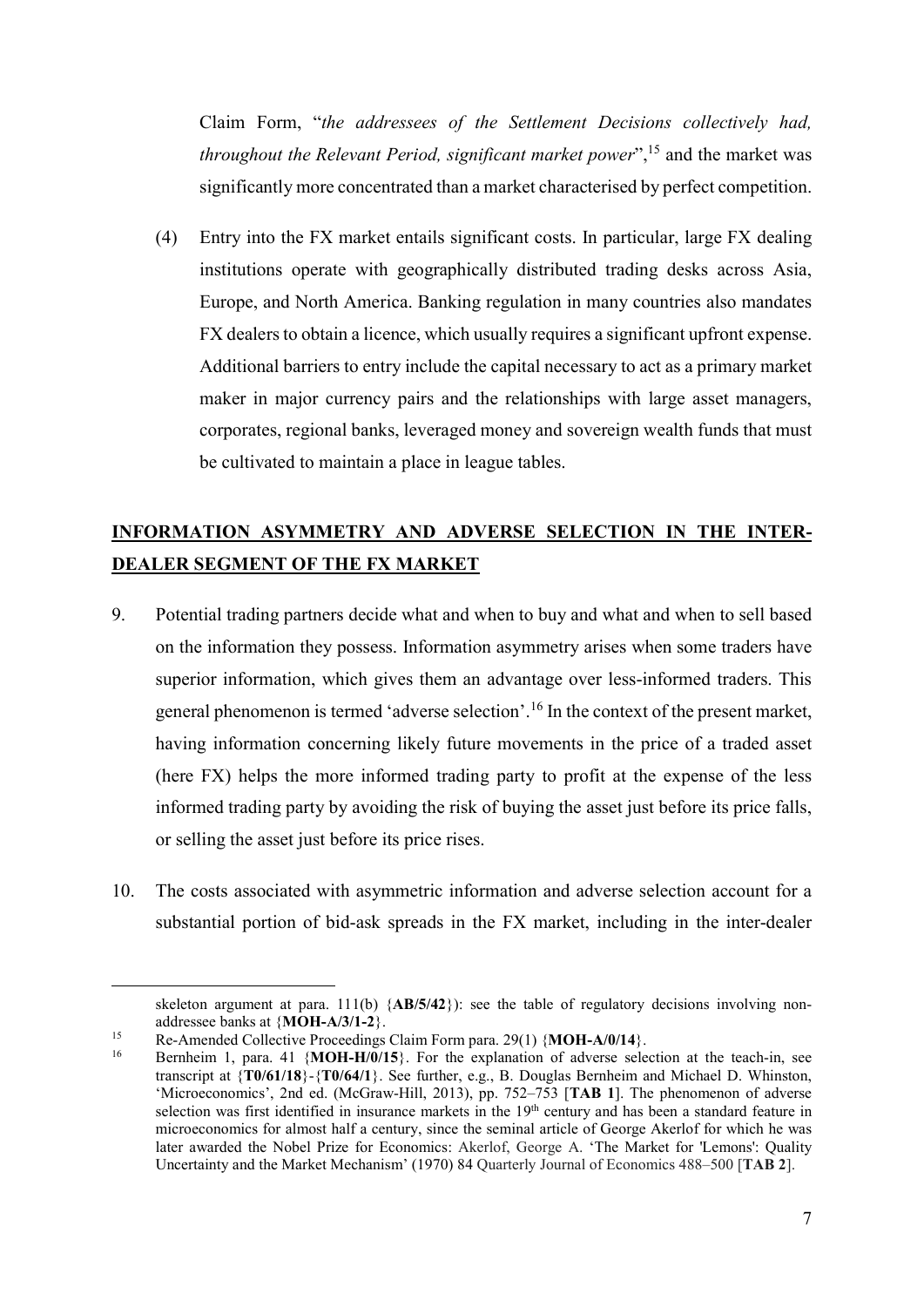segment of the market. There is a sound empirical and theoretical foundation for this view in the academic research: see Ranaldo and Somogyi  $(2021)$ ;<sup>17</sup> Bjønnes and Rime  $(2005);^{18}$  Payne  $(2003).^{19}$ 

11. Adverse selection risk depends on the fraction of informed traders and the degree of the information asymmetry.<sup>20</sup> However, even a relatively small volume of informed trades suffices to generate adverse selection producing significant effects upon spreads.<sup>21</sup>

## EFFECT OF THE COLLUSION DESCRIBED IN THE COMMISSION DECISIONS

- 12. The exchanges of commercially sensitive information and trading coordination described in the Commission Decisions provided participants with substantially more information as to market conditions than they would have obtained under non-collusive conditions. In particular:
	- (1) The participants in the chat rooms engaged in "nearly daily communications" and "extensive, recurrent and reciprocal" exchanges of commercially sensitive

 $17\,$ <sup>17</sup> Angelo Ranaldo and Fabricius Somogyi, 'Asymmetric Information Risk in FX Markets' (2020) 140 Journal of Financial Economics 410: "[w]e find compelling evidence that order flow impacts FX spot prices heterogeneously across agents, time, and currency pairs, supporting the asymmetric information hypothesis. In particular, we demonstrate that some agents are always more informed than others, providing empirical substantiation that asymmetric information risk is systematically present in the FX *market.*" A version of this article appears at  ${C/1.4}$  [TAB 3].

<sup>18</sup> Geir Høidal Bjønnes and Dagfinn Rime, 'Dealer behavior and trading systems in foreign exchange markets' (2005) 75 Journal of Financial Economics 571 [TAB 4], showing that (p. 600): "... private information is indeed important in the  $FX$  market. For  $DEM/USD$ , we find that private information is responsible for as much as 80% of the effective spread in the interdealer market. For NOK/DEM, roughly 50% of the effective spread is explained by private information."

<sup>19</sup> Richard Payne, 'Informed trade in spot foreign exchange markets: an empirical investigation' (2003) 61 Journal of International Economics 307 [TAB 5], showing based on a DEM/USD sample that "… asymmetric information accounts for around 60% of average bid-ask spreads."

<sup>&</sup>lt;sup>20</sup> Lawrence R. Glosten and Paul R. Milgrom, 'Bid, Ask and Transaction Price in a Specialist Market with Heterogeneously Informed Traders' (1985) 14 Journal of Financial Economics 71 [TAB 6] at p. 90: "[i]ntuitively, the adverse selection problem is worse the greater the fraction of informed traders and the better their information. The specialist is forced to set a higher spread if there are more informed [traders] or if they have better information, in order to avoid losses."

<sup>&</sup>lt;sup>21</sup> Researchers measure the level of asymmetric information in financial markets based on the Probability of Informed Trading (PIN) model, which estimates the fraction of informed transactions among all trading volume during a certain period: see David Easley, Nicholas M. Kiefer, Maureen O'Hara, and Joseph B. Paperman, 'Liquidity, Information, and Infrequently Traded Stocks' (1996) 51 Journal of Finance 1405 at p. 1412 [TAB 7]. Clara Vega, 'Stock price reaction to public and private information' (2006) 82 Journal of Financial Economics 103-133 [TAB 8] calculated the probability of information-based trading (PIN) for US listed stocks to be around 20% based on data of 9,213 US listed stocks from 1986 to 2001. These are generally thought to carry greater adverse selection risks than FX. Gençay and Gradojevic, 'Private information and its origins in an electronic foreign exchange market' (2013) 33 Economic Modelling 86- 93 [TAB 9] estimate that the PIN is 18% for EUR/USD, 17% for USD/JPY, and 24% for USD/CHF.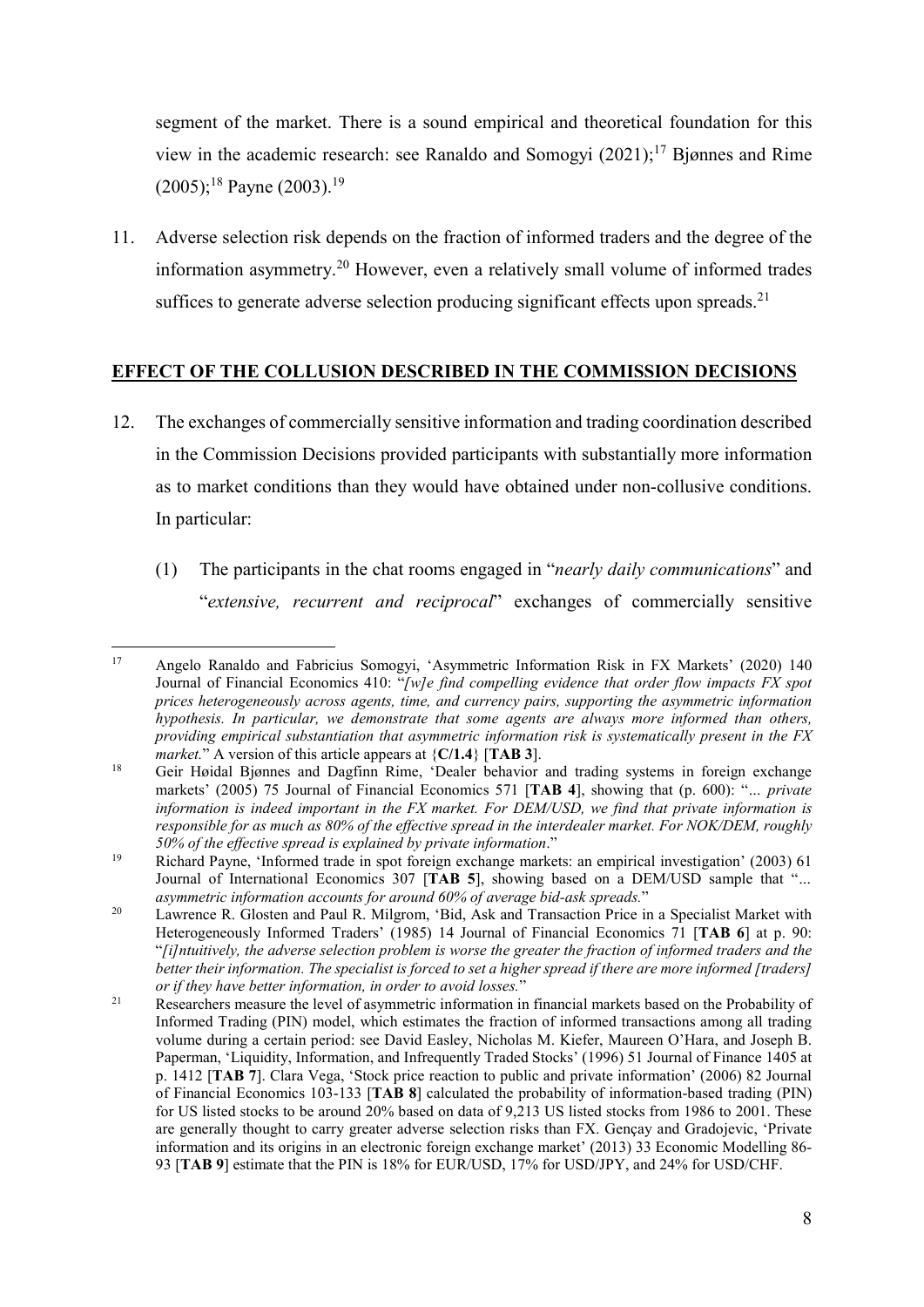confidential information in relation to their open risk positions, outstanding customers' orders, other details of current or planned trading activities, and bid-ask spreads (which, the Decisions acknowledge, may have facilitated tacit coordination of their spread behaviour). They also engaged in coordinated trading with a view to obtaining a commercial benefit, including by 'standing down' and in relation to benchmark trades, as described in the Commission Decisions. This is summarised in paragraph 58 of the Re-Amended Collective Proceedings Claim Form<sup>22</sup> and in the O'Higgins PCR's Note on the Commission Settlement Decisions.<sup>23</sup>

- (2) Most of the individual traders who participated in that exchange of information held senior and/or supervisory roles.<sup>24</sup> Each was therefore likely to have been capable of exerting influence over trading strategies of other dealers at the same bank, (regardless of whether or not they revealed the source of the information). Their information advantage is therefore likely to have extended to others in the bank.
- (3) Between 2007 and 2013, the worldwide market share of the banks which employed those traders totalled approximately 45%.<sup>25</sup>
- (4) In these circumstances, the conduct was likely to have increased information asymmetry between cartelist and non-cartelist dealers and therefore increased the adverse selection risk that non-cartelist dealers faced in the inter-dealer segment.<sup>26</sup>

#### EFFECT IN THE INTER-DEALER SEGMENT: HIGHER COSTS

13. As a result of the increased information asymmetry, non-cartelists trading in the interdealer segment faced elevated risk of 'adverse selection' – i.e. trading with a betterinformed dealer (either a cartelist dealer or potentially a dealer following the lead of a cartelist). The corresponding increase in adverse selection costs would have been experienced by non-cartelist dealers during the cartel period in the form of a higher rate

 $22$ <sup>22</sup> {**MOH-A/0/40-46**}.<br><sup>23</sup> {**AP/21**}

 $^{23}_{24}$  {AB/21}.

See the details of four of the individual cartel traders' positions set out in  ${H/606}$ . See also  ${T4/96/8}$ . {T4/97/9}.

<sup>&</sup>lt;sup>25</sup> Breedon 1, paras. 2.19-2.22 {**MOH-B/0/22-23**}.<br><sup>26</sup> Bernhaim 1, para. 42 (**MOH H/0/15**). See also

<sup>26</sup> Bernheim 1, para. 42 {MOH-H/0/15}. See also the exchange regarding Prof Bernheim's 'shark pool' analogy on Day 2  ${T2/197-200}$ , as extracted at  ${AB/22/15-16}$ .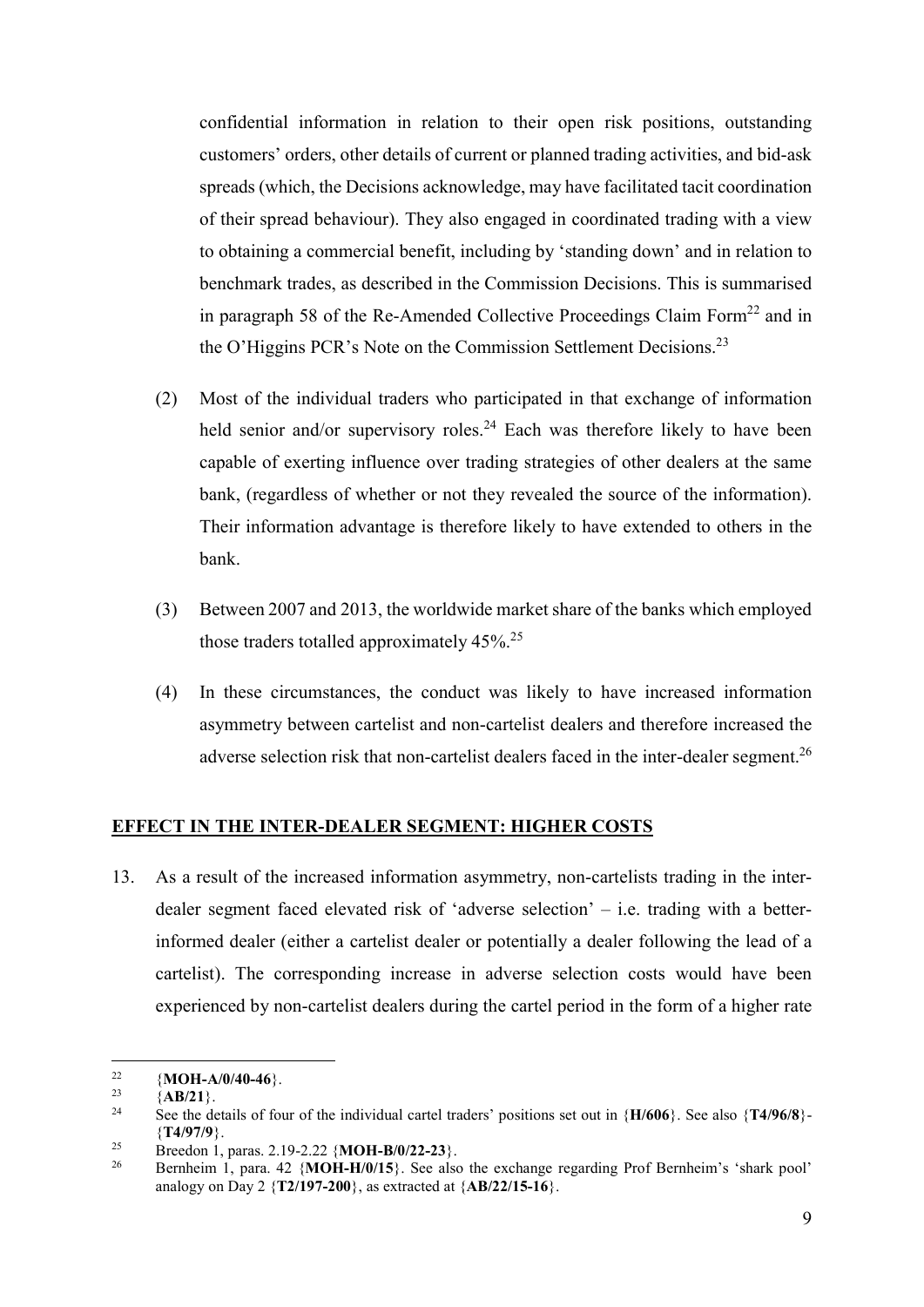and/or extent of loss-making trades suffered by such non-cartelist dealers in the interdealer segment. Put simply, as a result of the cartels, a non-cartelist ran a greater risk of making a bad bargain. In particular:

- (1) A trader is likely to be unaware of the specific occasions when they trade with a better informed counterparty but will experience greater average trading losses than would otherwise be the case. A trader in such a position (i.e. one who cannot tell how well informed their counterparty is for any particular transaction in a given series) must assume that every transaction in that series carries the *risk* that the counterparty is unusually well informed and hence that the particular transaction may be loss making.<sup>27</sup> For that reason, even if it were the case that only a fraction of the trades were actually affected, the impact of adverse selection risk would remain relevant for every such trade.<sup>28</sup>
- (2) Such elevated adverse selection risk thereby increased the transaction cost for the non-cartelist of using the inter-dealer segment to lay off inventories acquired from customer trades. For the avoidance of doubt, this elevated adverse selection risk arose because of the presence of increased informed trading in the market owing to the existence of the cartels and did not depend on the level of market power possessed by the members of the cartel.
- (3) This cartel mechanism of operation is an example of a strategy known as "raising rivals' costs".<sup>29</sup>

 $27$ <sup>27</sup> See Lawrence Harris, 'Bid-Ask Spreads' in 'Trading and Exchanges: Market Microstructure for Practitioners' (Oxford University Press, 2003), Ch. 14 [TAB 10] at p. 300: "Since the dealer does not know which clients are well informed and which are uninformed, the dealer must adjust his estimate of value partially following every trade. In particular, he will discount the pricing error by the probability that his next client is well informed. From the information perspective, the adverse selection spread component thus is the product of the pricing error (assuming that the trader is informed) times the probability of trading with an informed trader."

<sup>&</sup>lt;sup>28</sup> Bernheim 2, para. 50  $\{C/2/23-24\}$ .<br><sup>29</sup> On the concent of mining given it.

On the concept of raising rivals' costs, see the teach-in transcript at  $\{T0/66/16\}$  ff and the associated slide at {H/578/21}. See also Bernheim 1, Section II.A.2.a {MOH-H/0/14-16} and Bernheim 3, Section IV.A  ${C/4/35-37}$ .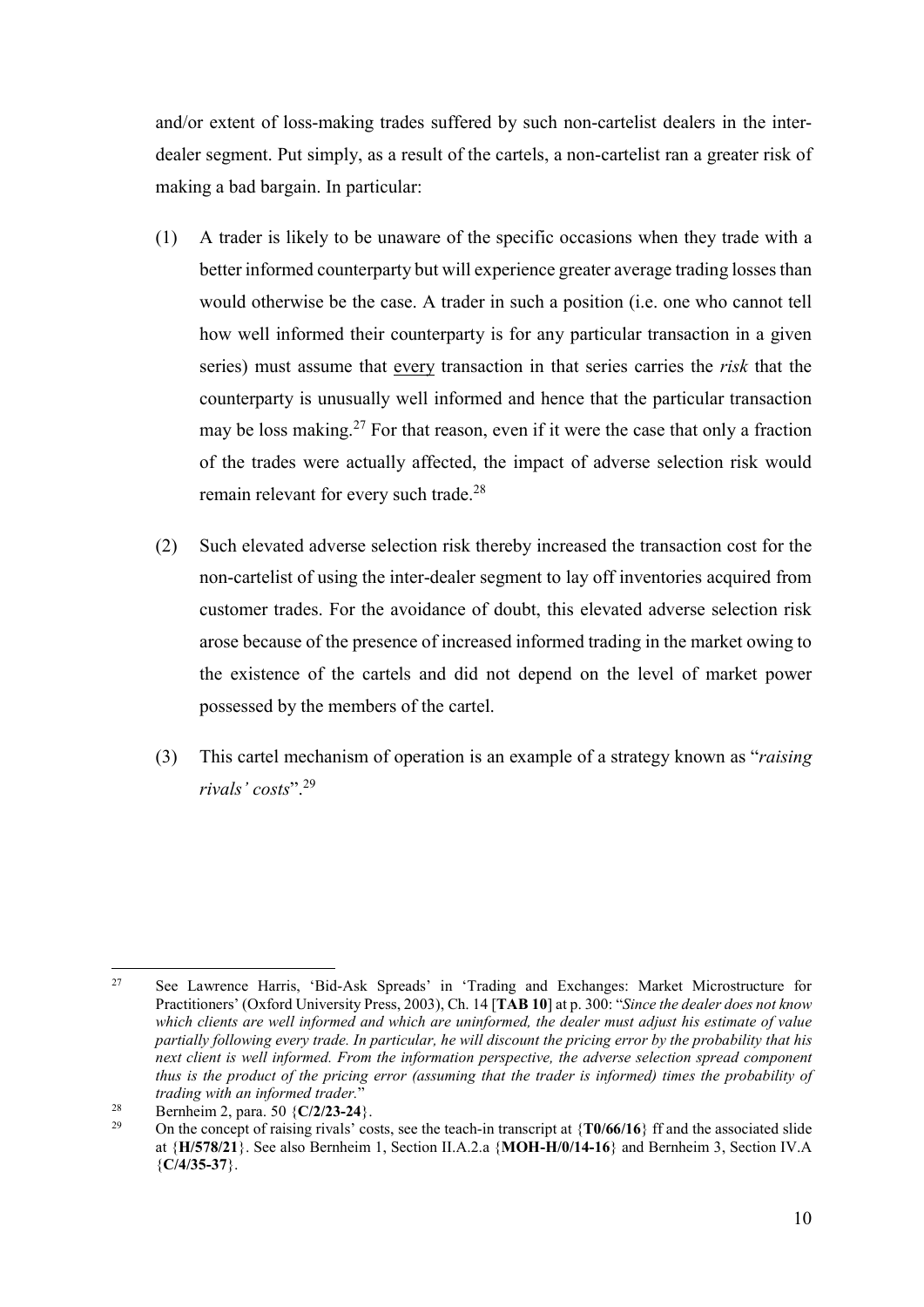## CONSEQUENTIAL EFFECT ON SPREADS IN THE DEALER-TO-CUSTOMER SEGMENT

- 14. As averred in paragraph 6 above, transaction costs incurred in accessing replacement inventory in the inter-dealer segment form an important component of the dealer's costs of doing business with customers as a market maker and prices in the inter-dealer segment are, in practice, a reference point for pricing in the dealer-to-customer segment.
- 15. It is a standard insight of economic analysis that profit-maximising firms generally respond to higher variable costs by raising their own prices.<sup>30</sup> The extent of this response depends, in particular, on the nature of competition among firms and on the supply and demand characteristics of the relevant product.<sup>31</sup>
- 16. In light of the rising costs for the non-cartelist dealers on the inter-dealer segment as described in paragraph 13 above, the non-cartelists had to recover such costs to remain profitably in business and/or to maintain their profitability.<sup>32</sup> In consequence, the likely effect of the increased variable transaction cost to non-cartel dealers in the inter-dealer segment (as described at paragraph 13 above) would have been for non-cartel dealers to have in turn widened the spreads to their own customers in the dealer-to-customer segment.<sup>33</sup>
- 17. Harris (2003) explains how increased adverse selection costs leads to spread-widening in markets with asymmetric information as follows:

"If dealers set their spreads to reflect only their normal costs of doing business, their losses to well-informed traders would eventually force them out of business. Dealers must widen their spreads further to cover their losses to informed traders. This additional widening of the spread is the adverse selection spread component. It allows dealers to recoup from uninformed traders what they lose to informed traders. By widening the spread, it also decreases dealer losses to informed traders by ensuring that informed traders trade at less attractive prices."<sup>34</sup>

<sup>-</sup><sup>30</sup> See, e.g., Hal R. Varian, 'Intermediate Microeconomics: A Modern Approach', 8th ed. (W. W. Norton & Company, 2010), pp. 440–445 [TAB 11] or Jeremy I. Bulow and Paul Pfleiderer, 'A note on the effect of cost changes on prices' (1983) 91 Journal of Political Economy 182–185 [TAB 12].

 $31$  Bernheim 1, para. 162 {**MOH-H/0/59**}.<br> $32$  Braadan 1, name 5.0(a) **MOH B/0/50**}

<sup>32</sup> Breedon 1, para. 5.9(a) {**MOH-B/0/50**}; Bernheim 3, para. 89 {C/4/36-37}.<br>Breedon 1, para. 5.9(a) {**MOH\_B/0/50**}; Bernheim 1, para. 42 {**MOH\_H/0/1**}

 $33$  Breedon 1, para. 5.9(a)  $\{MOH-B/0/50\}$ ; Bernheim 1, para. 42  $\{MOH-H/0/15-16\}$ .<br> $34$  I surronse Herris (Bid Ack Spreeds) in Trading and Exchanges: Merket Microstrue

Lawrence Harris, 'Bid-Ask Spreads' in 'Trading and Exchanges: Market Microstructure for Practitioners' (Oxford University Press, 2003), Ch. 14 [TAB 10] at p. 299.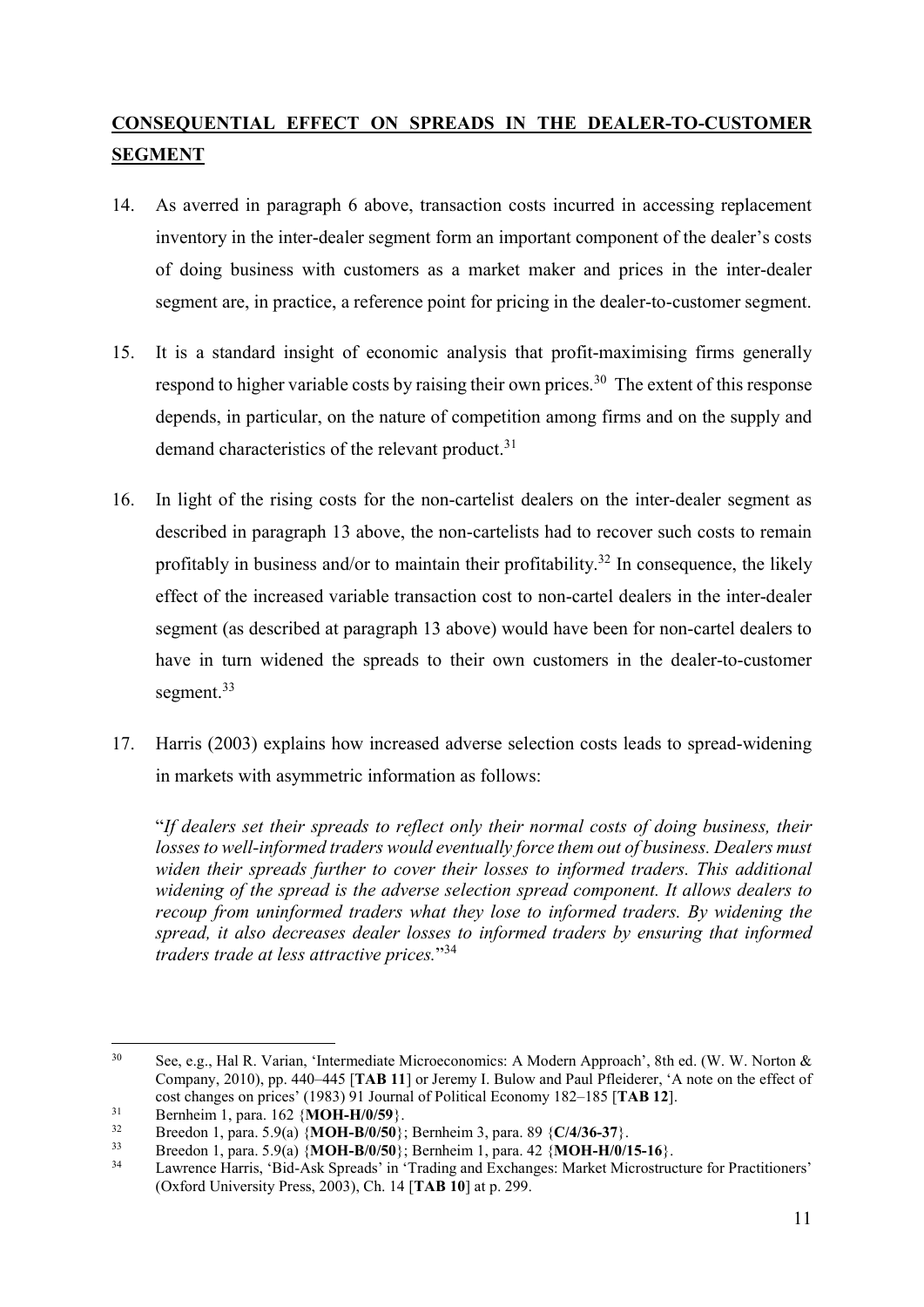18. For the above reasons, the consequence of elevated adverse selection risk for noncartelist RFIs in the inter-dealer segment was increased transaction costs for those RFIs and those RFIs would have been highly likely to have, in turn, increased their prices charged to their own customers in the form of widened spreads.

### THE CARTELISTS' PRICES TO THEIR OWN CUSTOMERS

- 19. By inducing the competing non-cartelist dealers to widen their spreads (for the reasons described above), the cartelist dealers would have faced relaxed competitive constraints as regard their own pricing (i.e. bid-ask spreads).
- 20. There are two theoretical possibilities the cartelist dealers could either have: (a) reduced their own prices (viz. spreads) or maintained their own prices at the same level as they would have been in the absence of the cartels (and thereby enjoyed gains by expanding their share of the relevant market solely by undercutting their rivals); or (b) increased their own prices (viz. spreads) in order to enjoy higher profits. For the following reasons, the first possibility is far less probable than the second:
	- (1) The prices of distinct firms operate typically as *strategic complements* i.e. an increase in price by one firm tends to elicit price increases by its competitors.<sup>35</sup>
	- (2) The cartel activity is unlikely to have materially reduced the cartel dealers' own variable costs of laying off inventories acquired through trading with their own customers when the cartel dealers were not better informed – i.e. the increase in costs to the non-cartelist dealers was probably not mirrored by a reduction in costs to cartelist dealers. On the contrary, the wider spreads in the inter-dealer segment may well have caused cartel dealers to have incurred greater costs (paid wider spreads) when they were themselves sourcing liquidity on many trades.
	- (3) The Commission Decisions record that there were exchanges between the cartelists of information relating to bid-ask spreads. The Commission Decisions also acknowledge that these exchanges "may have facilitated occasional tacit

<sup>35</sup> See, e.g., Jeffrey Church and Roger Ware, 'Industrial Organization: A Strategic Approach' (McGraw-Hill, 2000), pp. 529-531 [TAB 13] or Jean Tirole, 'The Theory of Industrial Organization' (The MIT Press, 1988), pp. 207-208 [TAB 14].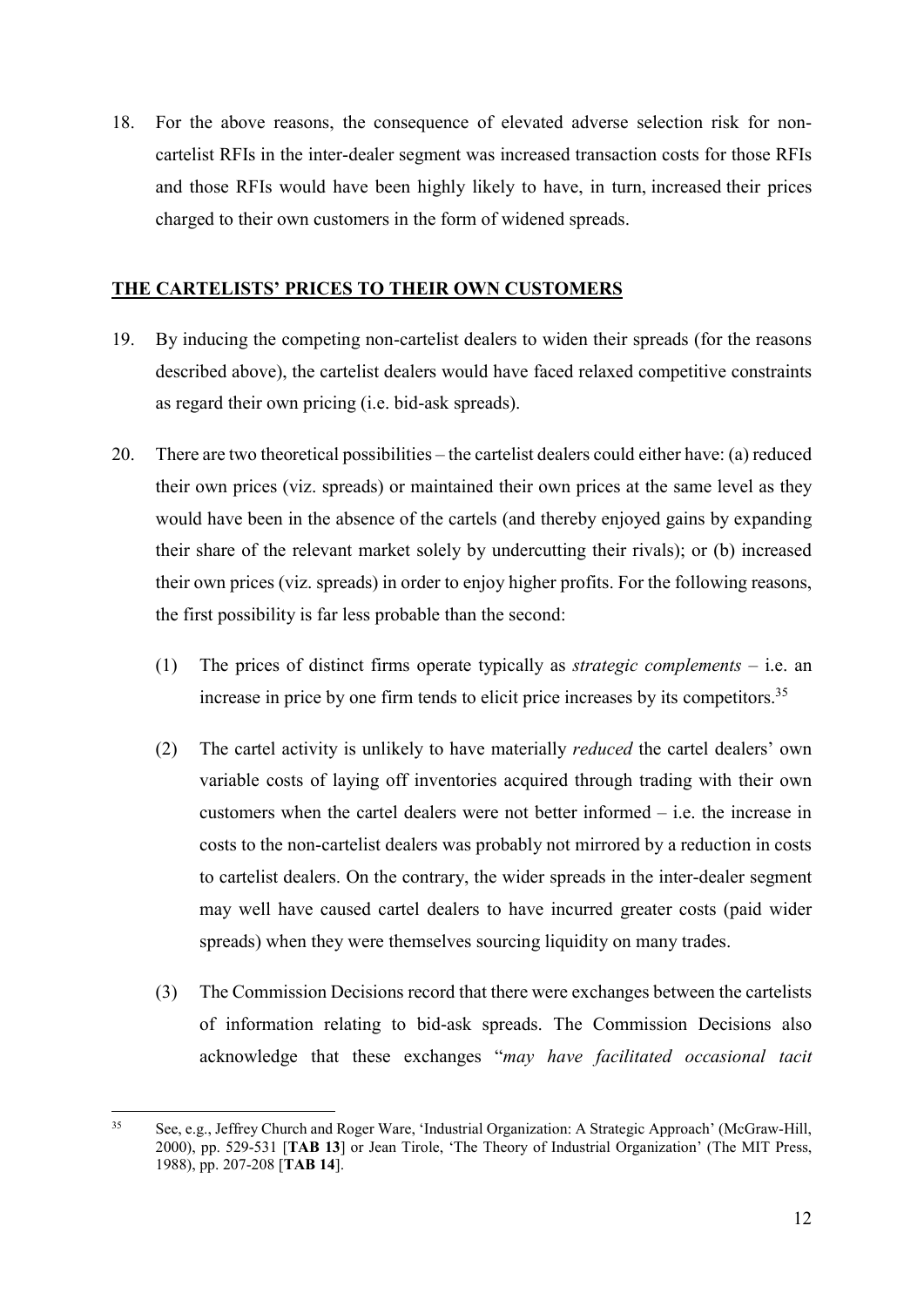coordination of those traders' spreads behaviour".<sup>36</sup> Although the Commission Decisions note that this might have resulted in "tightening or widening the spread quote in that specific situation" it is inherently more likely to have more often led to spread widening, since this would tend to increase the price (and hence maximise profit to the dealers in question). In the present context, raising prices means in particular widening the (effective and/or realised) spread.<sup>37</sup> Further, the Commission Decisions explain that cartel members exchanged information in part to monitor and enforce compliance with the cartel strategy, thereby potentially deterring cartel members from tightening spreads.<sup>38</sup> Regulatory filings from the US FX litigation report evidence of such information exchange from cartel chatrooms.<sup>39</sup>

- 21. For the avoidance of doubt, although with collective market shares under  $50\%$ ,  $40$  a simple attempt by cartel members to widen their own spreads may have been unsuccessful, because it may have driven business to opportunistic rivals,  $4<sup>1</sup>$  the effect described above whereby the cartelist dealers raised the variable costs (and in turn spreads) of their rival non-cartelist dealers does not depend upon the cartelists having a high market share. While a relatively small cartel (in terms of market share) might have difficulty profiting from a naked coordinated price increase due to competition from non-colluding rivals, the same strategy may be highly effective if the cartel members can also engage in strategies which raise their rivals' costs. $42$  To the extent they succeed in achieving the latter objective, they can successfully raise their own prices without fear of losing business to rivals on a scale that would make the price increase unprofitable.
- 22. The raising rivals' costs mechanism also likely impacted the e-commerce segment. Although the Commission Decisions do not define e-commerce transactions precisely, one interpretation is that the term refers to transactions conducted through single bank

 $36<sup>°</sup>$ <sup>36</sup> Recital (89) of each of the Commission Decisions: {MOH-A/2A/23}; {MOH-A/2B/22-23}.<br><sup>37</sup> Reprise in 1 names 25-33 {MOH-H/0/11-13}

<sup>&</sup>lt;sup>37</sup> Bernheim 1, paras. 25-33  $\{MOH-H/0/11-13\}$ .<br><sup>38</sup> e.g. Essex Express Decision recitals 49  $/M$ 

e.g. Essex Express Decision, recitals 49 {MOH-A/2B/12} and 81 {MOH-A/2B/20-21}. Considered further at Breedon 2, paras. 3.16-3.17 {C/1/18-19}.

<sup>&</sup>lt;sup>39</sup> See  $\{C/1.2/17\}$ , paras. 44-46.

Rime 1, para. 192 {EV/9/61}: "[T]the combined market share of the Cartels ranged between 23.9% -48.0%." See also Breedon 1, Table 2 {MOH-B/0/23}.

<sup>&</sup>lt;sup>41</sup> Joint CPO Rejoinder, paras. 77 and 80  $\{A/6/35-37\}$ .

Bernheim 3, para. 17  ${C/4/10-11}$ . It is that cartel's collective market share compared with that of the individual dealer which confers the information advantage that raises costs: see Bernheim 3, paras. 85-86  ${C/4/35-36}$ .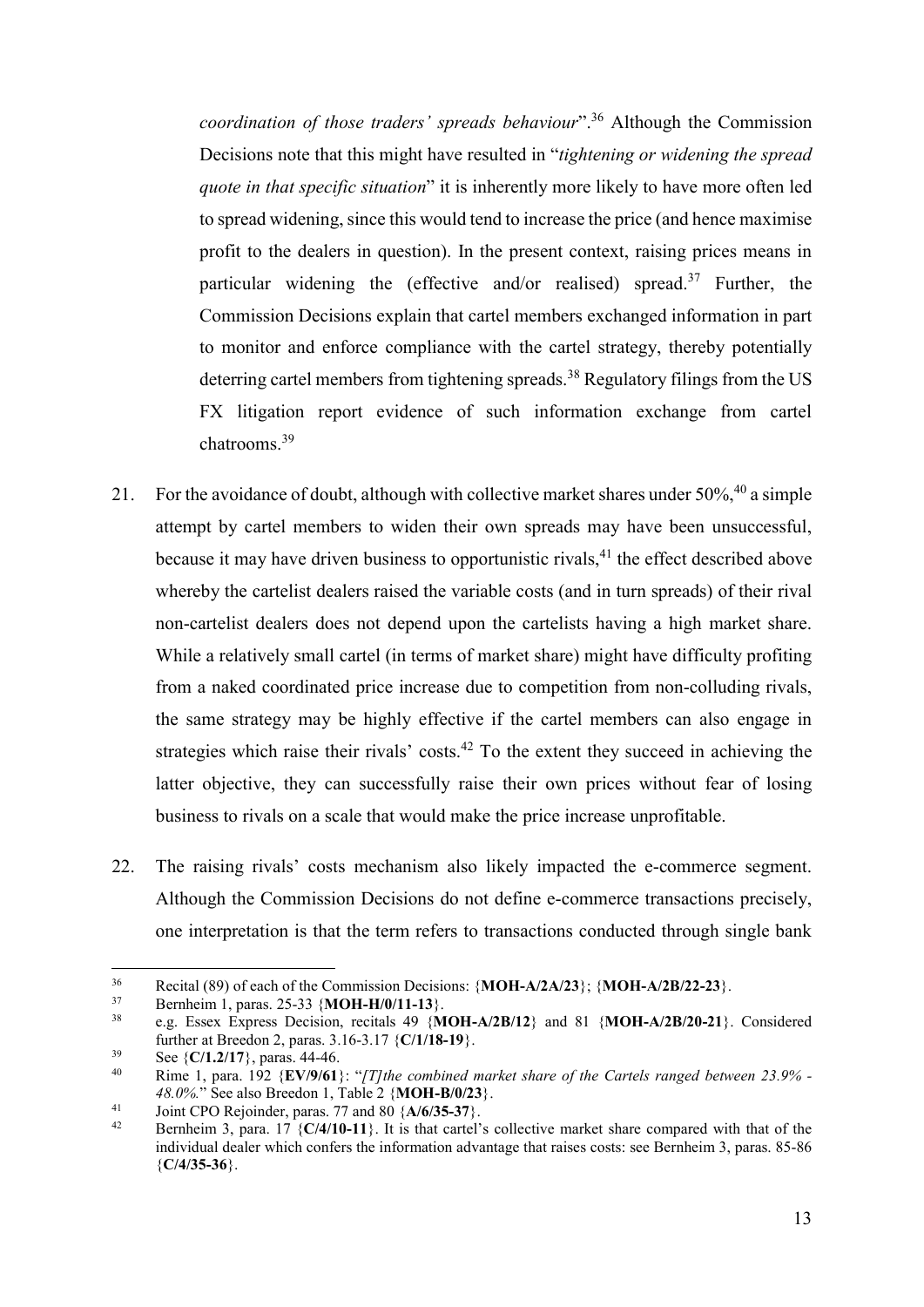platform matching algorithms.<sup>43</sup> Most customers trading on such platforms would also be subject to an information disadvantage (which could be exploited through crossplatform trading strategies) and hence would face higher variable costs. Accordingly, those transactions would be subject to the same spread-widening effects described above.

## EFFECT OF COORDINATED TRADING REFLECTED IN REALISED SPREAD

- 23. As recital (9) of each Settlement Decision confirms,<sup>44</sup> the cartelist dealers' conduct related to three types of customer orders:
	- (1) "Customer immediate orders", which are orders "to immediately enter trades for a certain amount of currency based on the prevailing market rate";
	- (2) "Customer conditional orders" (also known as 'limit' or 'resting' orders, which are orders "triggered when a given price level is reached"). Examples of such conditional orders include stop-loss and take-profit orders. A 'stop-loss' order is triggered when a floor price is reached, and a 'take-profit' order is triggered when a ceiling price is reached.
	- (3) "Customer orders to execute a trade at a specific Forex benchmark rate or 'fixing' for particular currency pairs", also known as 'trading at the fix'. The 'fixes' affected in this case were: (i) the WM/Reuters Closing Spot Rates (the WMR fixes); and (ii) the European Central Bank foreign exchange reference rates (the ECB fixes).
- 24. The Commission further identified some specific types of coordination as being facilitated by the exchange of information, namely: (a) "Coordinated trading with a view to affecting a fix"; and (b) "Standing down", meaning refraining from trading as the trader had otherwise planned during a particular time window on account of another trader's announced position or trading activity.<sup>45</sup>
- 25. The cartelists can be assumed to have coordinated trading and exchanged information in order to increase their own profits for FX transactions. This is likely to have been to the

 $43$ <sup>43</sup> Breedon 2, para. 3.40  $\{C/1/26\}$ .<br><sup>44</sup> (MOH A/2A/7): (MOH A/2B)

<sup>44 {</sup>MOH-A/2A/7}; {MOH-A/2B/7}.

See recitals (61)-(63) of each Commission Decision:  $\{MOH-A/2A/16-17\}$ ;  $\{MOH-A/2B/16-17\}$ .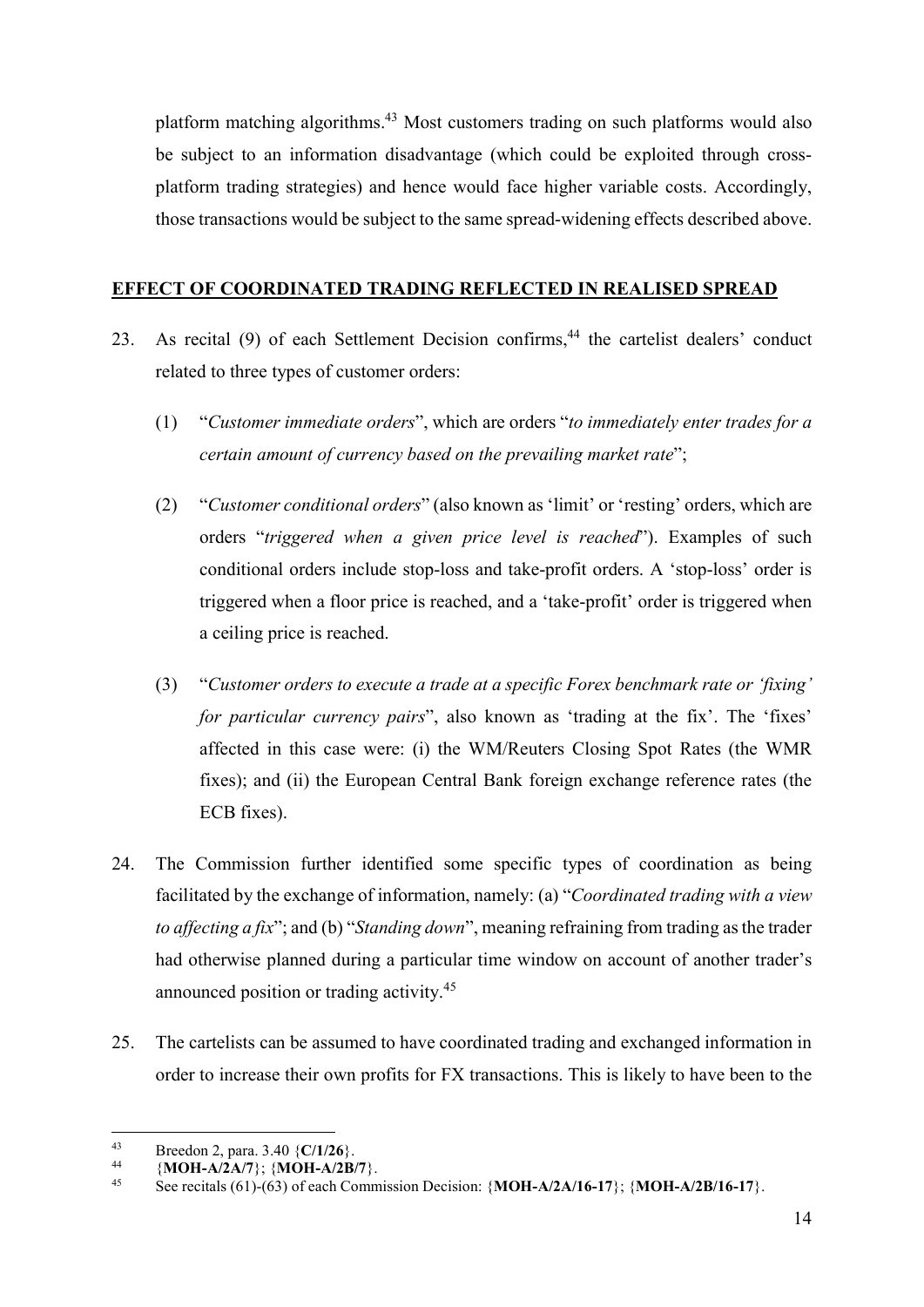detriment of their customers as a whole. In particular, the coordinated trading and exchange of information in relation to all three of the types of order affected, including those relating to benchmark/fix transactions and price conditional orders, is liable not only to have widened effective spreads (for the reasons described above) but also to have caused losses to customers of the cartelist dealers by reason of manipulation to the price mid-point. This is an additional mechanism by which the O'Higgins PCR contends that harm was caused to the class. By way of illustration, with regard to benchmark transactions:<sup>46</sup>

- (1) Benchmark transactions match buy orders and sell orders at the same price (the fix rate), and accordingly both the quoted and effective bid-ask spreads on such transactions are generally zero.
- (2) Nevertheless, the coordinated trading (such as collusive front running) described in the Commission Decisions is likely to have led to price manipulation – i.e., to have affected the price of the transactions at the fix to the net benefit of the cartelist dealers (and to the net detriment of the cartelist dealers' customers).
- (3) Because the colluding traders will have acted in advance of the relevant benchmark fix to seek to raise or lower the price, such conduct will have had effect on the midprice *before* the customer entered into the affected trade. In particular, in the case of collusive front-running in relation to benchmark transactions, the colluding traders will have coordinated in order to raise or lower the price in advance of the fix.
- (4) In consequence, after the trade is executed at the fix, a larger than usual price movement would be expected as the market price returns to the level at which it would have been in the absence of the collusive conduct.

<sup>&</sup>lt;sup>46</sup> We have illustrated this mechanism by reference to benchmark transactions but the same mechanism applies to customer price conditional (e.g. stop-loss and take-profit orders) and immediate orders where cartel dealers had foreknowledge of upcoming trades. Breedon 1, paras. 6.15-6.29 {MOH-B/0/58-62}; Bernheim 1, paras. 72 {MOH-H/0/26} and 142-145 {MOH-H/0/52-53}; Breedon 2, paras. 4.6 {C/1/34- 35}; Bernheim 2, para. 12 {C/2/10}; Bernheim 3, paras. 30-33 {C/4/15-16}.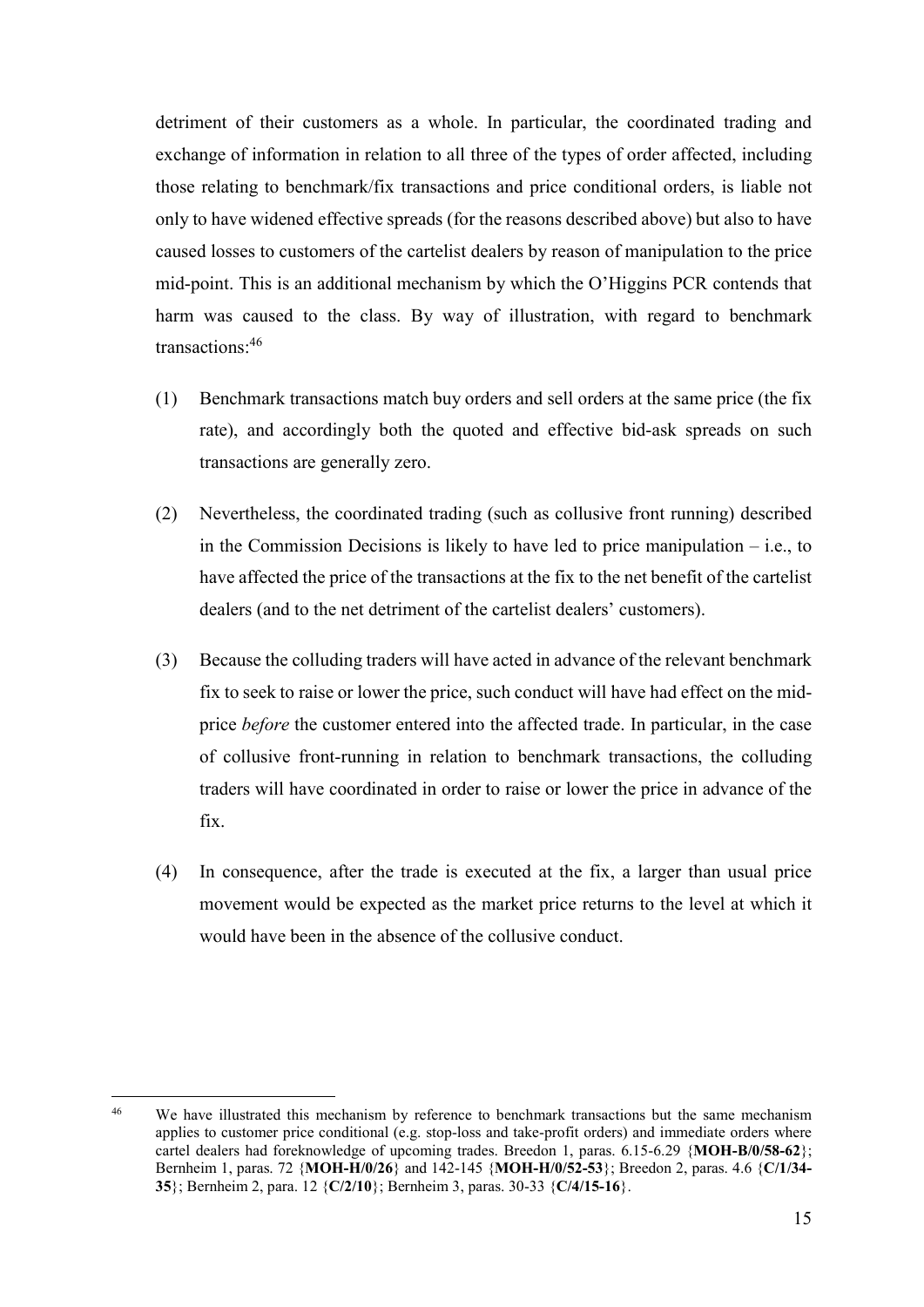- (5) Accordingly, the extent of the mid-point price manipulation by the cartelist dealers should be reflected in the magnitude of the price movement *after* the manipulated transaction has executed.
- (6) The size of this subsequent price movement will itself be reflected in the size of the realised spread (since the latter is the difference between the transaction price and the market mid-point at this later point in time).
- 26. Accordingly, controlling for changes in relevant market factors, the differences in realised spreads as between the cartel period and a non-cartel period will reflect the impact of widening of the effective spread as well as the impact of collusive price manipulations around the time of benchmark fixes, and thereby measure the aggregate harm to customers from the full spectrum of the cartelists' conduct as identified in the Commission Decisions.

## CONCLUSION AND PROPOSAL FOR EMPIRICAL TESTING

- 27. In the premises, it is considered highly likely (and certainly more probable than not) that the cartels elevated bid-ask spreads market-wide relative to the spreads that would have prevailed without collusion.<sup>47</sup>
- 28. The O'Higgins PCR intends to test the causative effect of the cartels via their effect on effective and realised spreads. This will be achieved by rigorous empirical testing using regression analysis<sup>48</sup> and corroborative techniques based upon the disclosure (including the chat transcripts) as summarised in the Neutral Statement of the O'Higgins PCR on the Merits at paragraphs  $20-28<sup>49</sup>$  In particular, the possibility that the cartel conduct had a differential impact on the spreads of cartelist dealers and non-cartelist dealers (or other variety of differential impact, such as volume of the trade, currency of the trade, mode of

<sup>-</sup><sup>47</sup> Bernheim 1, para. 43  ${MOH-H/0/16}$ .

<sup>48</sup> On the recognised utility of regression analysis in competition cases, see in particular the European Commission's Staff Working Document, Practical Guide: Quantifying Harm in Actions for Damages Based on Breaches of Article 101 or 102 of the Treaty on the Functioning of the European Union SWD (2013) 205 (June 11, 2013)  ${B/16}$ , as referred to in footnote 41 of Bernheim 1  ${MOH-H/0/36}$  and the submissions at  ${T4/109/14}$ - ${T4/112/4}$ , referring to the judgment of Rose J in *Emerald Supplies Ltd &* ors v British Airways PLC [2015] EWHC 2094 (Ch) {AUTH/20.1}.

 $^{49}$  {AB/6/12-17}. See further: Bernheim 1, sections II.B {MOH-H/0/27-39} and II.D {MOH-H/0/40-41}; Bernheim 2, section IV.B {C/2/25-33}; teach-in slides 22-48 {H/578/24-50}.